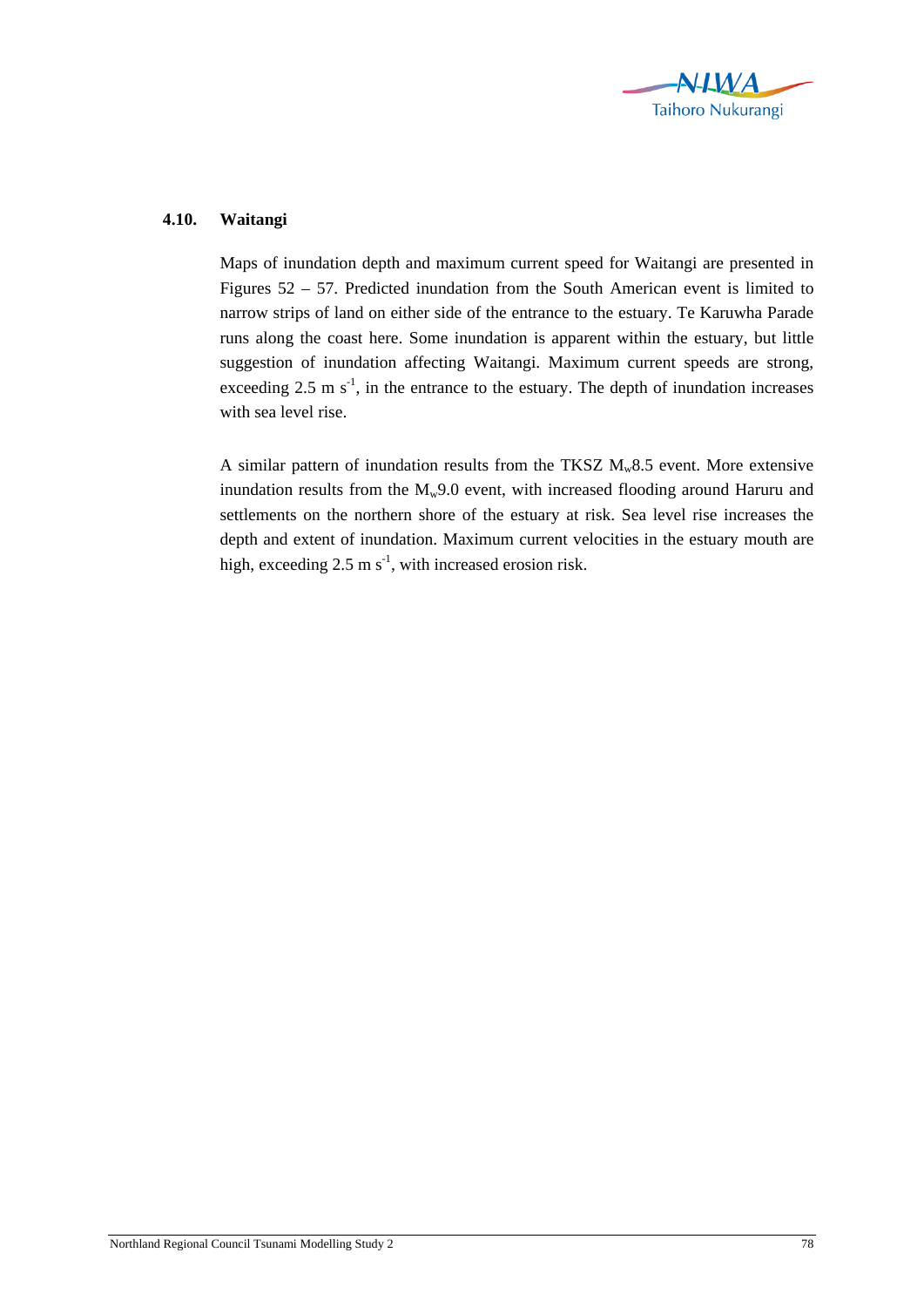



Figure 52: Waitangi: Maximum inundation speed (upper) and depth (lower) plots for the South American tsunami scenario at MHWS (to extent of LIDAR).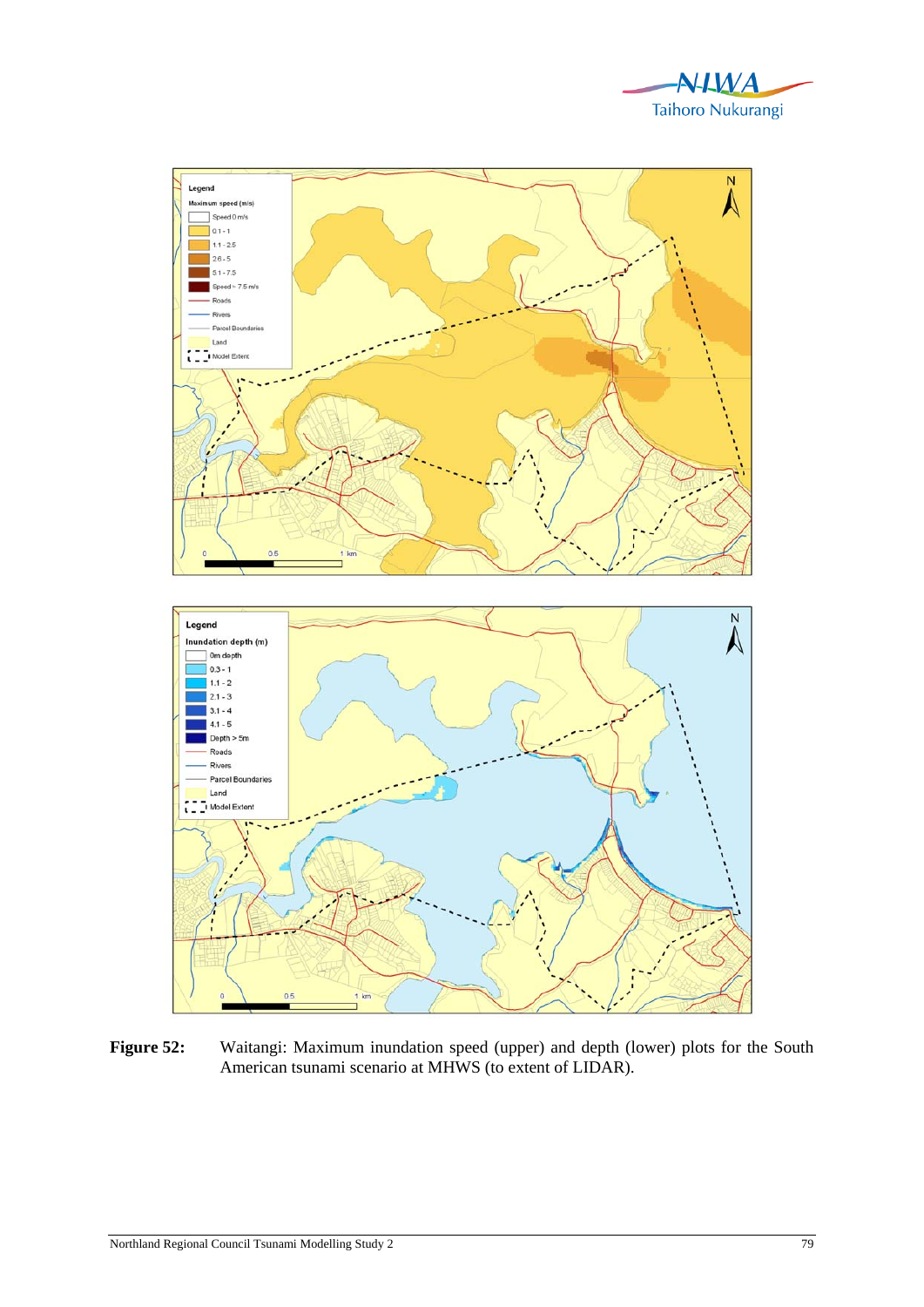



Figure 53: Waitangi: Maximum inundation speed (upper) and depth (lower) plots for the South American tsunami scenario at MHWS + 50cm (to extent of LIDAR).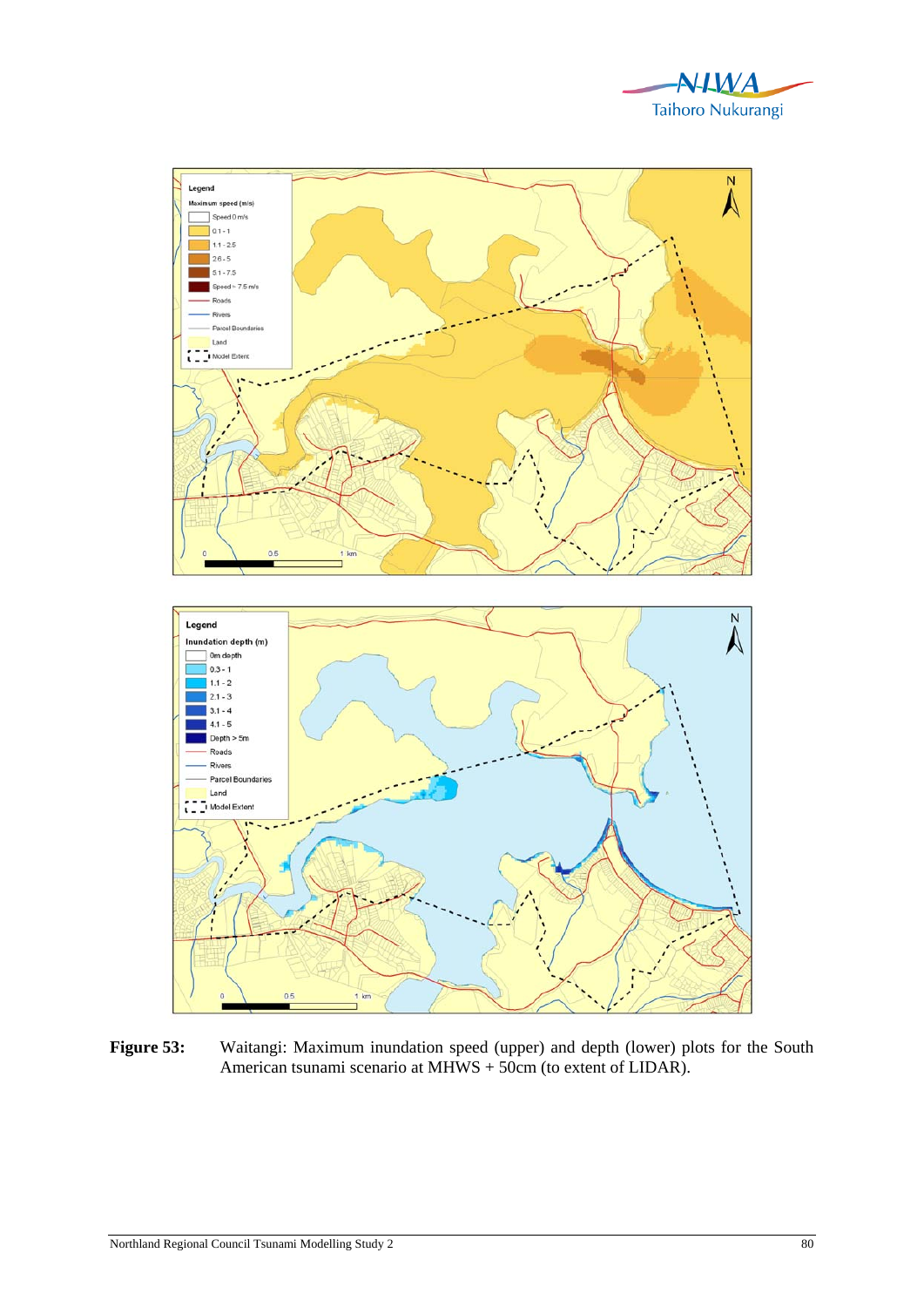



**Figure 54:** Waitangi: Maximum inundation speed (upper) and depth (lower) plots for the M<sub>w</sub>8.5 Tonga-Kermadec subduction zone scenario at MHWS (to extent of LIDAR).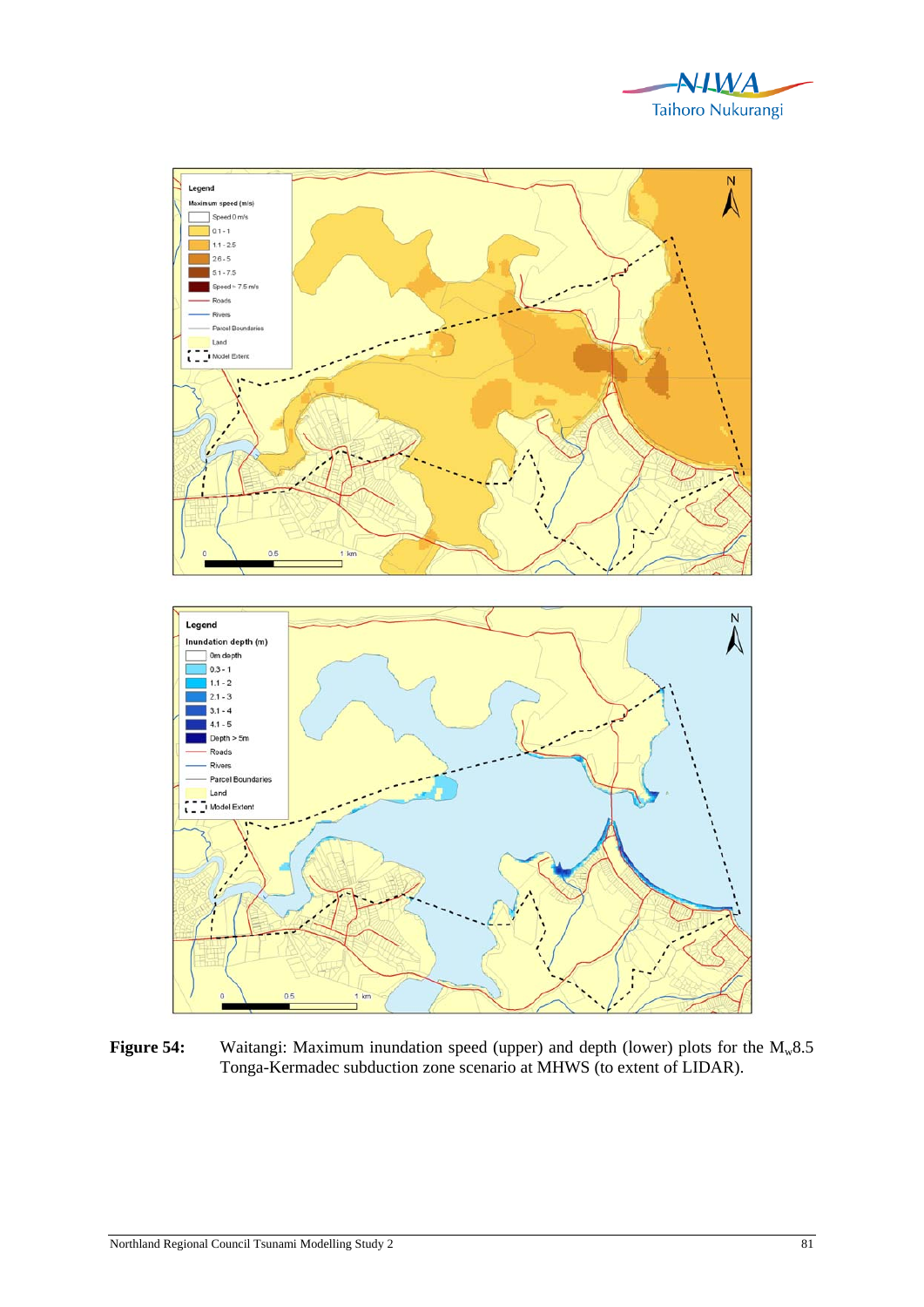



**Figure 55:** Waitangi: Maximum inundation speed (upper) and depth (lower) plots for the M<sub>w</sub>8.5 Tonga-Kermadec subduction zone scenario at MHWS + 50cm (to extent of LIDAR).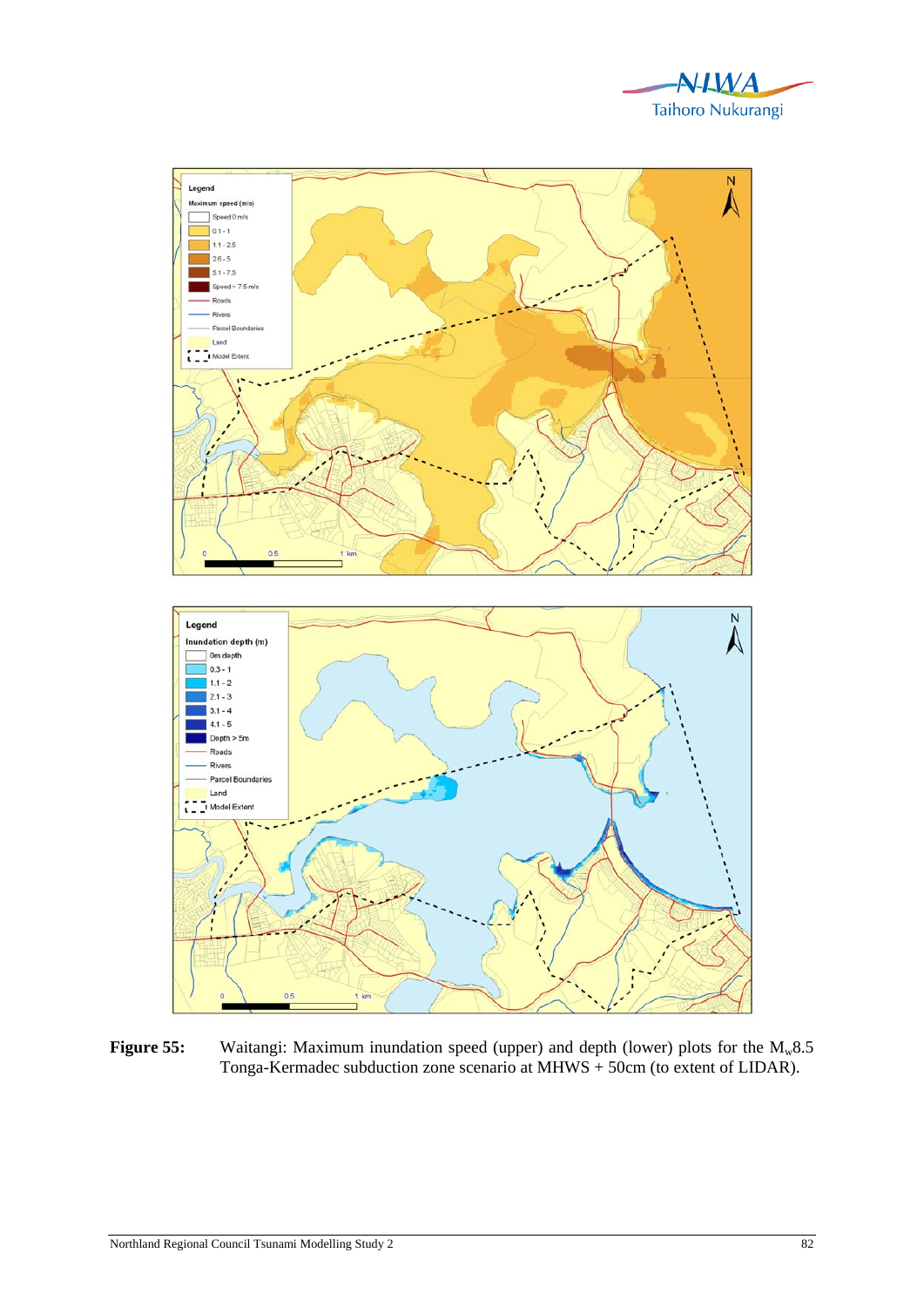



**Figure 56:** Waitangi: Maximum inundation speed (upper) and depth (lower) plots for the M<sub>w</sub>9.0 Tonga-Kermadec subduction zone scenario at MHWS (to extent of LIDAR).